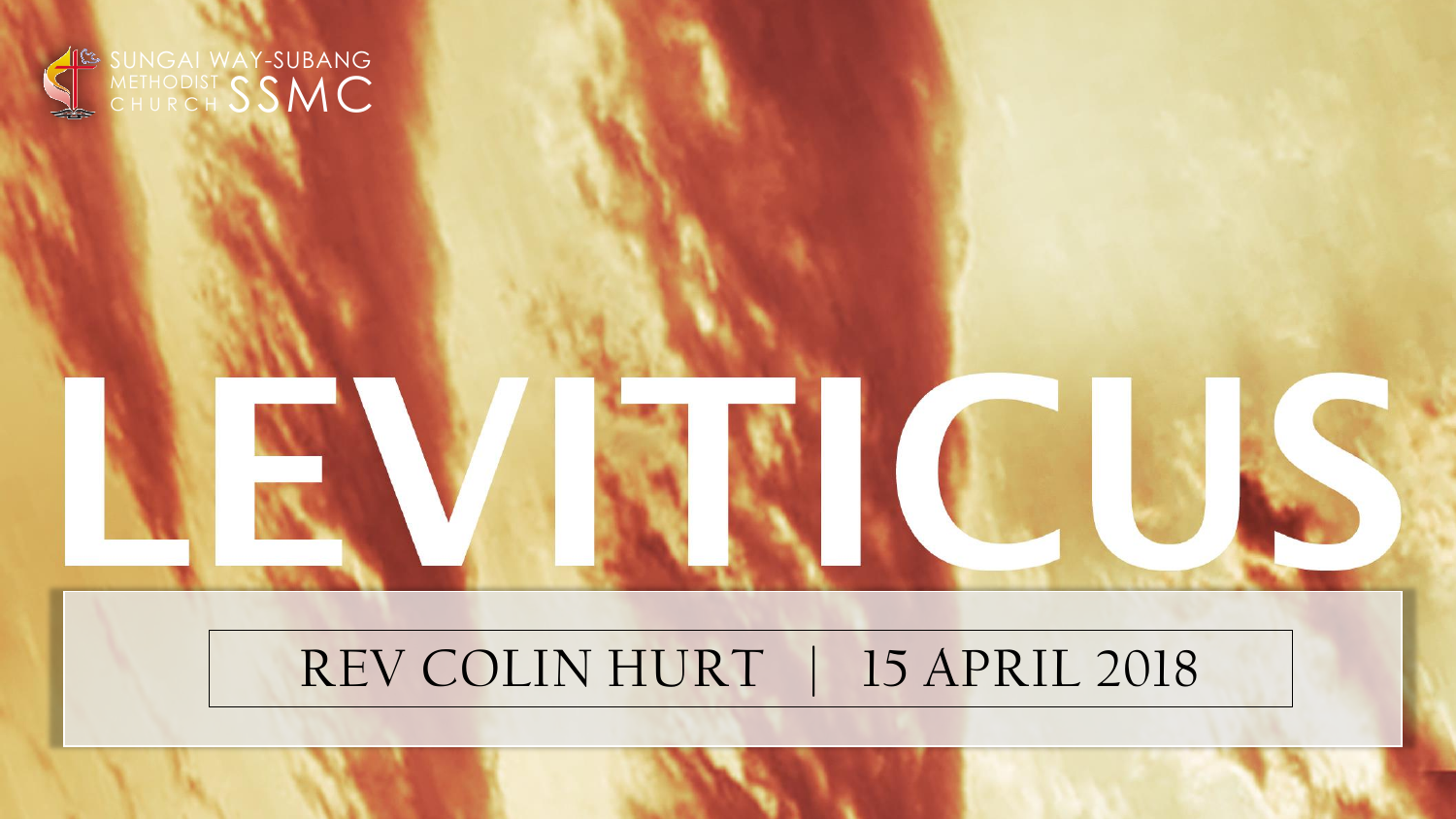

# OVERVIEW OF LEVITICUS

You could sum up the book of Leviticus with God's repeated command: **"Be holy, as I am holy."**

The word **holy** appears 77 times.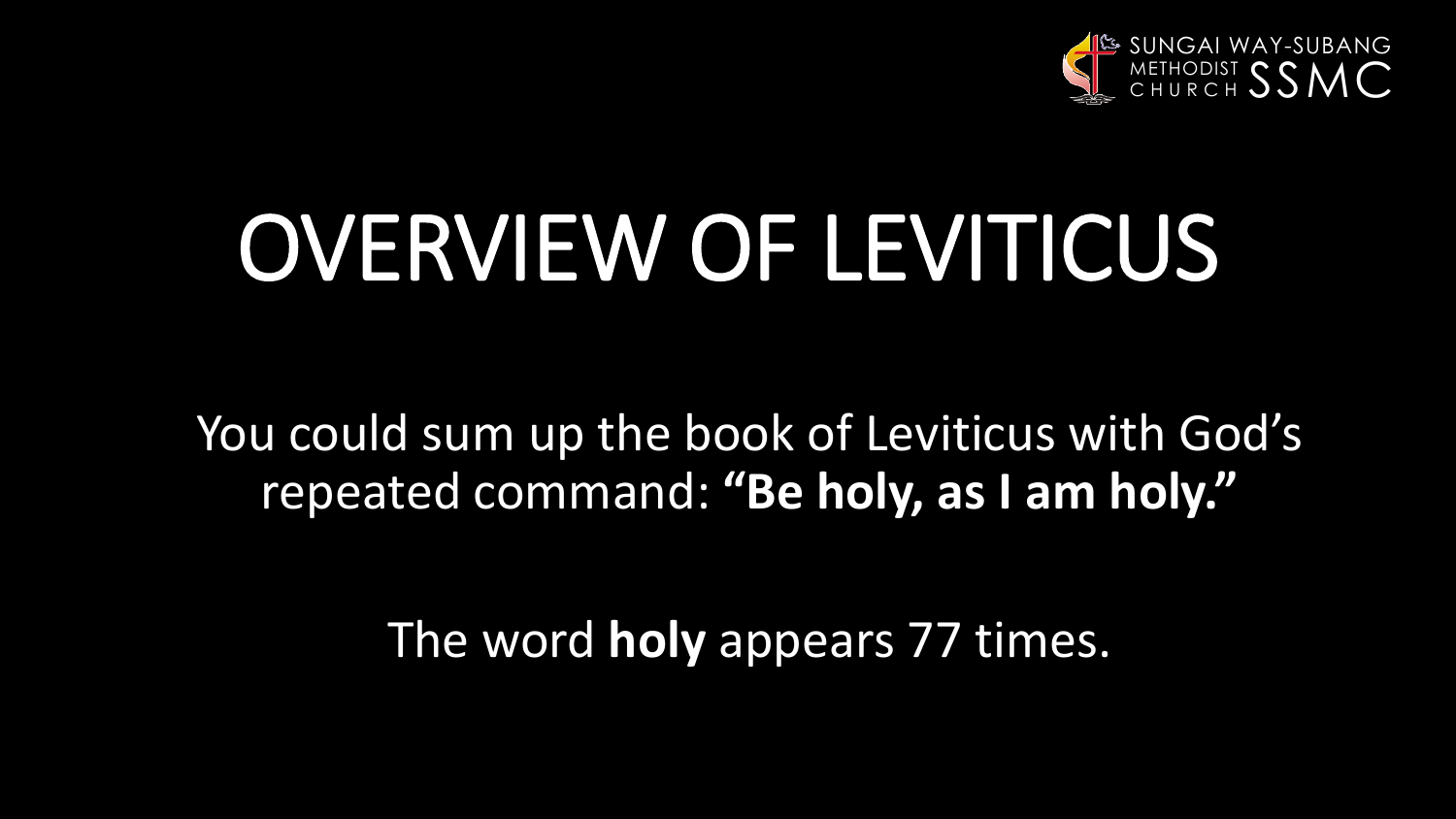# "Be holy, as I am holy.":



#### • **Leviticus 11:44 (NKJV)**

44 For I am the LORD your God. You shall therefore consecrate yourselves, and you shall be holy; for I *am* holy. Neither shall you defile yourselves with any creeping thing that creeps on the earth.

• This passage is giving dietary laws.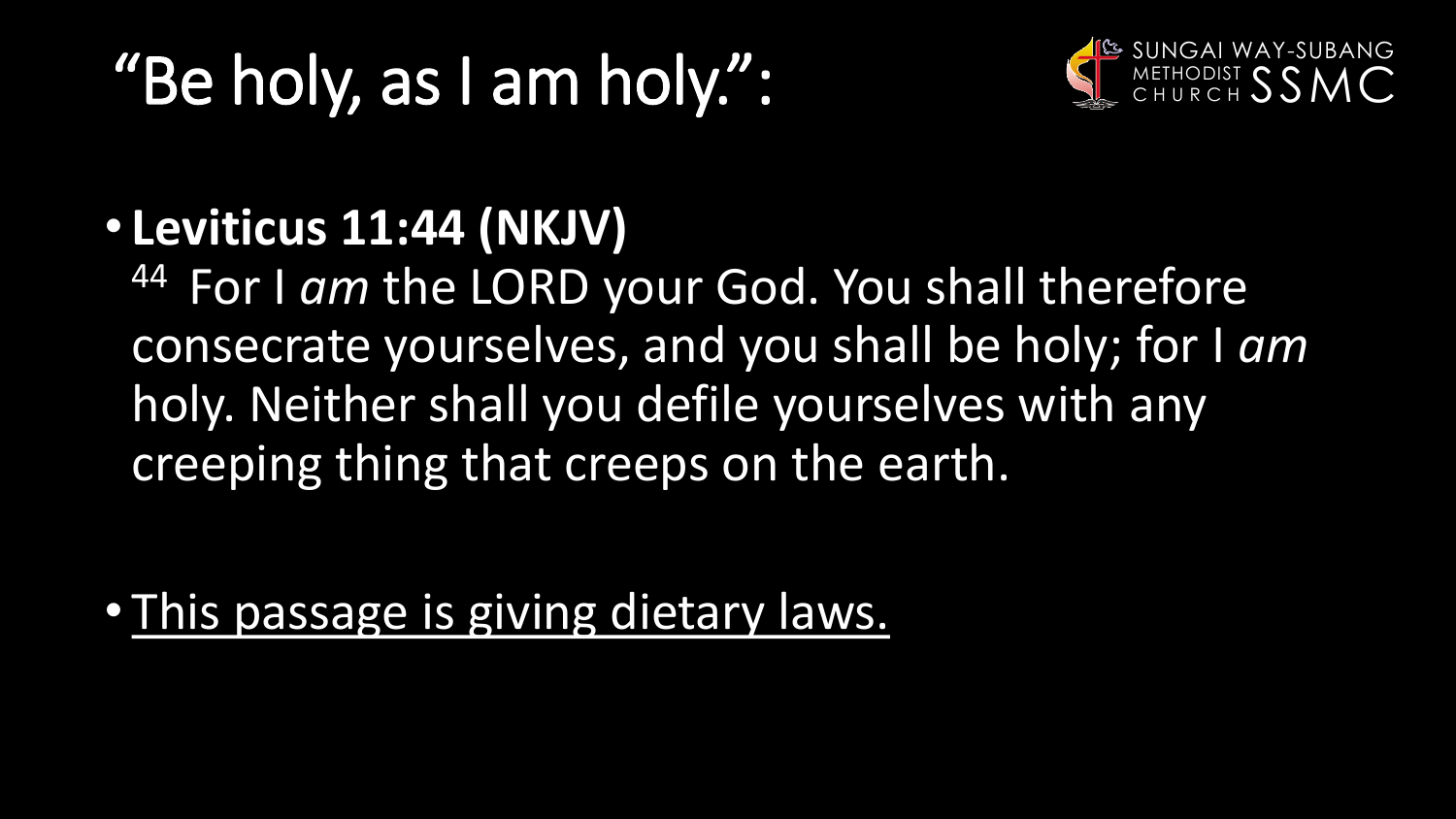# "Be holy, as I am holy.":



#### • **Mark 7:17-19 (NIV)**

<sup>17</sup> After he had left the crowd and entered the house, his disciples asked him about this parable. <sup>18</sup> "Are you so dull?" he asked. "Don't you see that nothing that enters a man from the outside can make him 'unclean'?

 $19$  For it doesn't go into his heart but into his stomach, and then out of his body." (In saying this, Jesus declared all foods "clean.")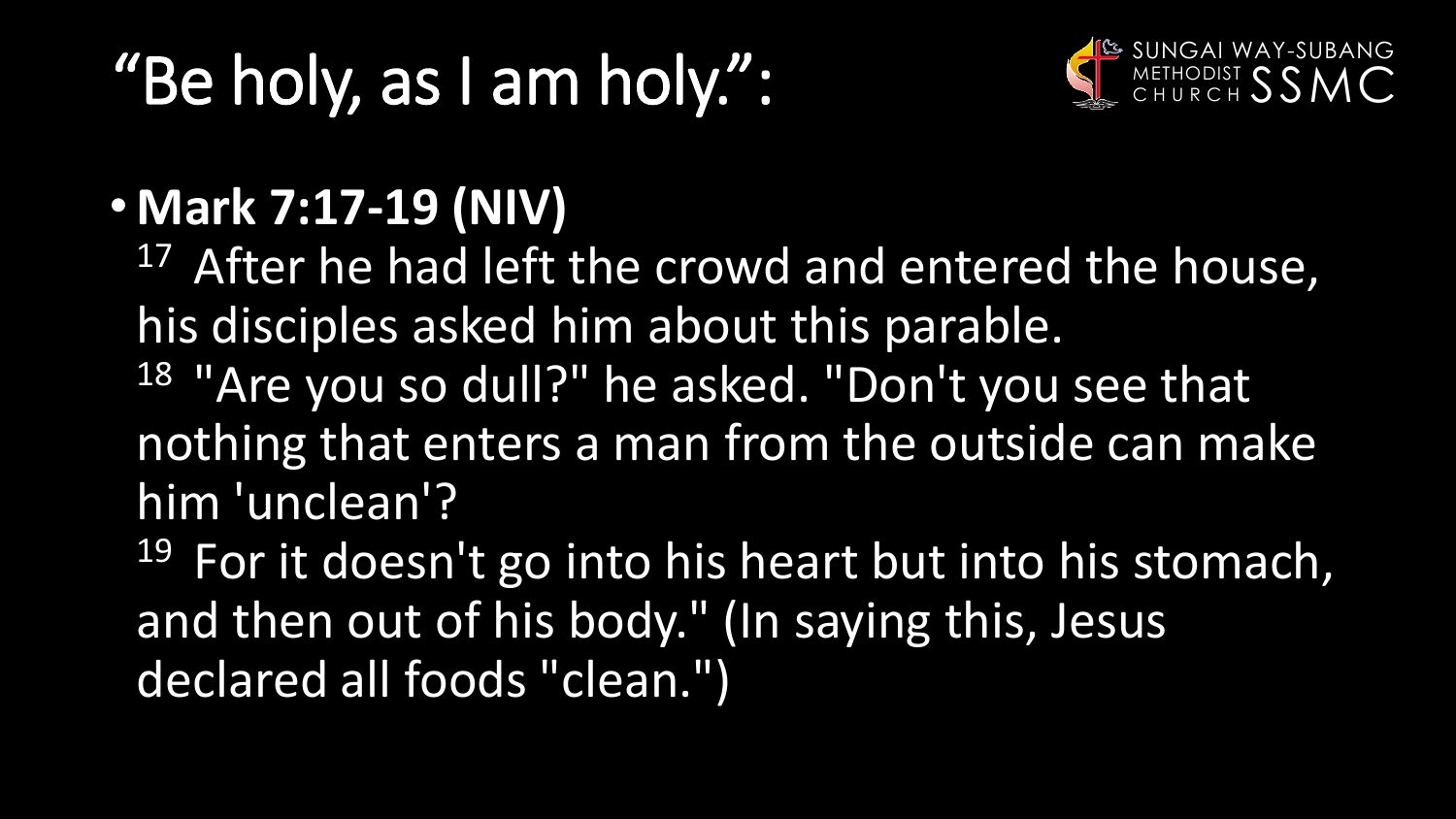

• **Leviticus 11:45 (NKJV)** 

45 For I am the LORD who brings you up out of the land of Egypt, to be your God. You shall therefore be holy, for I *am* holy.

• This passage is giving dietary laws.

### • **Leviticus 19:2 (NKJV)**

<sup>2</sup> "Speak to all the congregation of the children of Israel, and say to them: 'You shall be holy, for I the LORD your God *am* holy.

• This passage give various moral and sacrificial laws.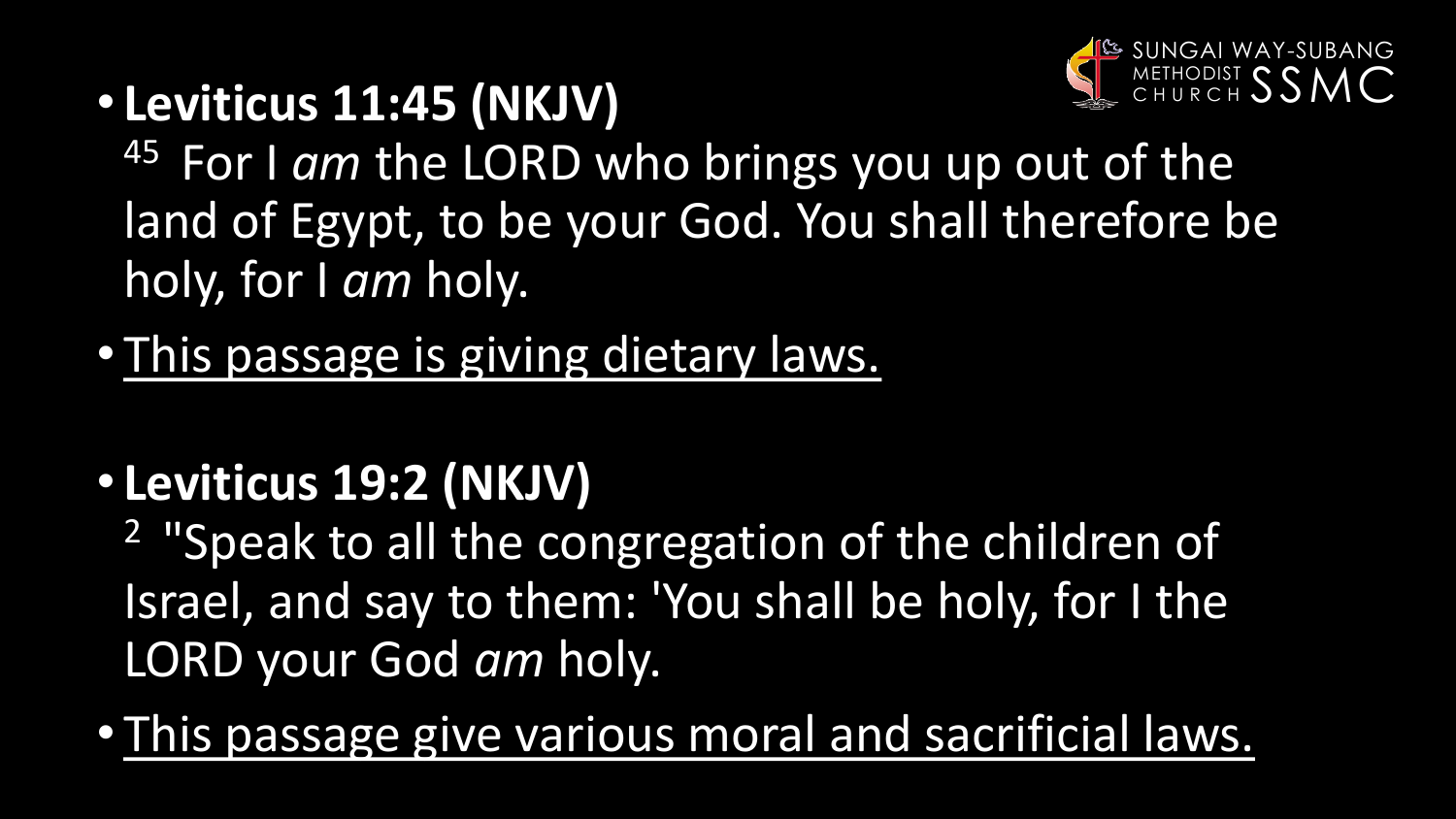

• **Leviticus 20:7 (NKJV)** 

<sup>7</sup> Consecrate yourselves therefore, and be holy, for I *am* the LORD your God.

- This passage give various spiritual and moral laws.
- **Leviticus 20:26 (NKJV)**

<sup>26</sup> And you shall be holy to Me, for I the LORD am holy, and have separated you from the peoples, that you should be Mine.

• This passage combines ceremonial and moral laws.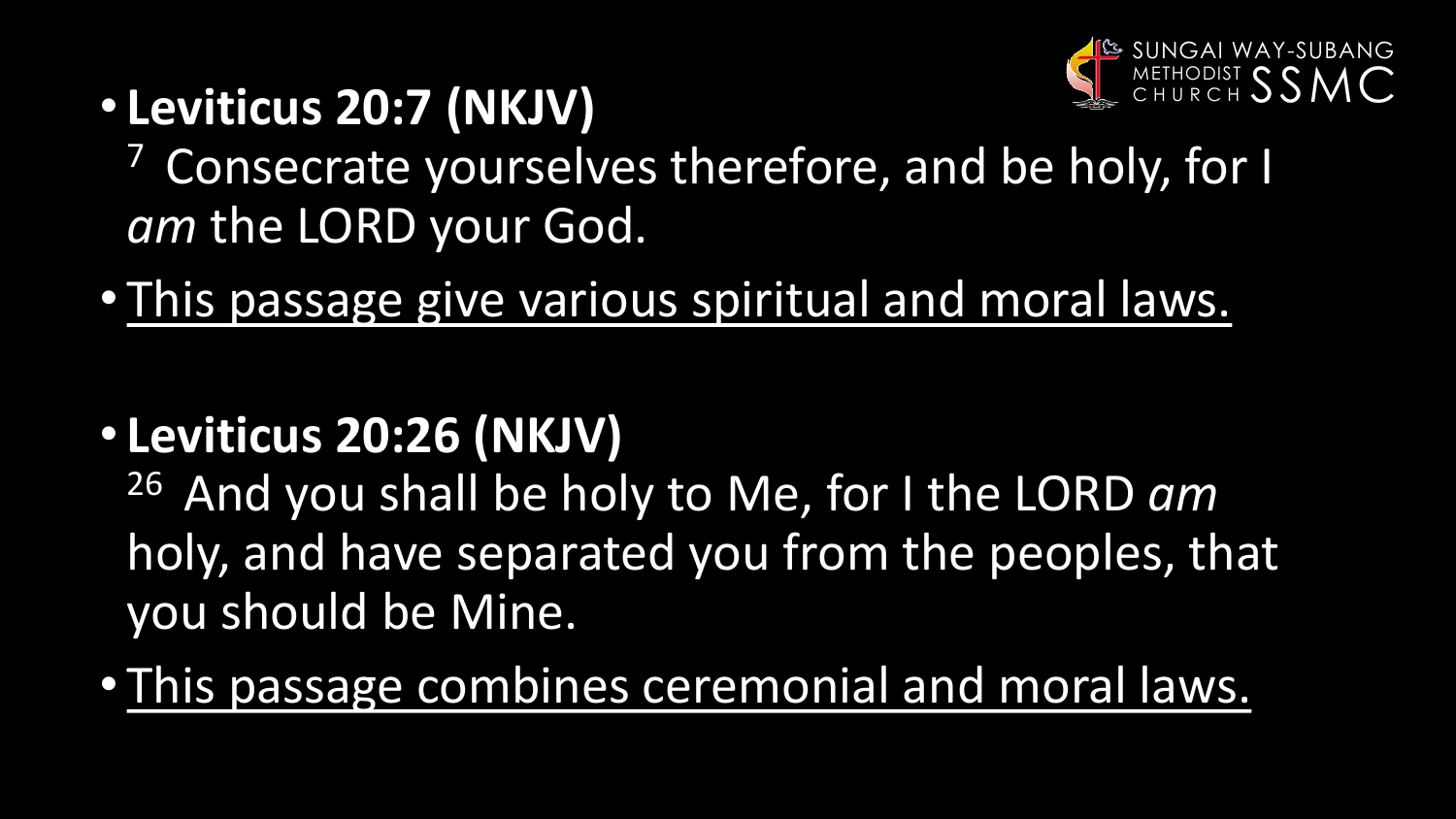

#### • **Leviticus 21:8 (NKJV)**

<sup>8</sup> Therefore you shall consecrate him, for he offers the bread of your God. He shall be holy to you, for I the LORD, who sanctify you, *am* holy.

• This passage gives moral laws for the priests.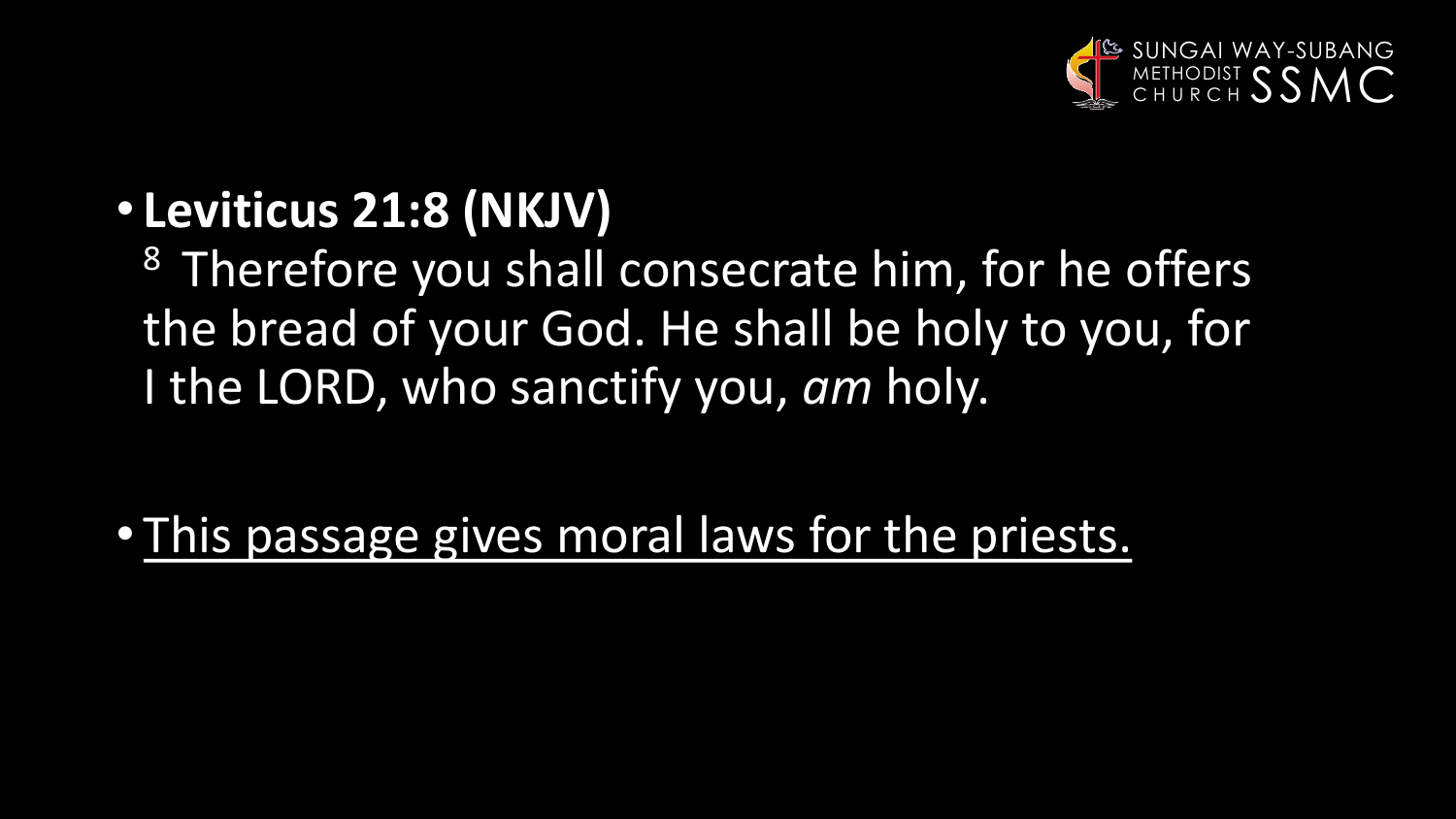# PERSONAL AND DIVINE SANCTIFICATION

- **Leviticus 20:7-8 (NKJV)** 
	- <sup>7</sup>Consecrate yourselves therefore, and be holy, for I *am* the LORD your God.
	- <sup>8</sup>'And you shall keep My statutes, and perform them: I *am* the LORD who sanctifies you.
- Consecrate = qadash
- Holy = qadosh
- Sanctifies = qadash
- It would be better to us the word **holify.**

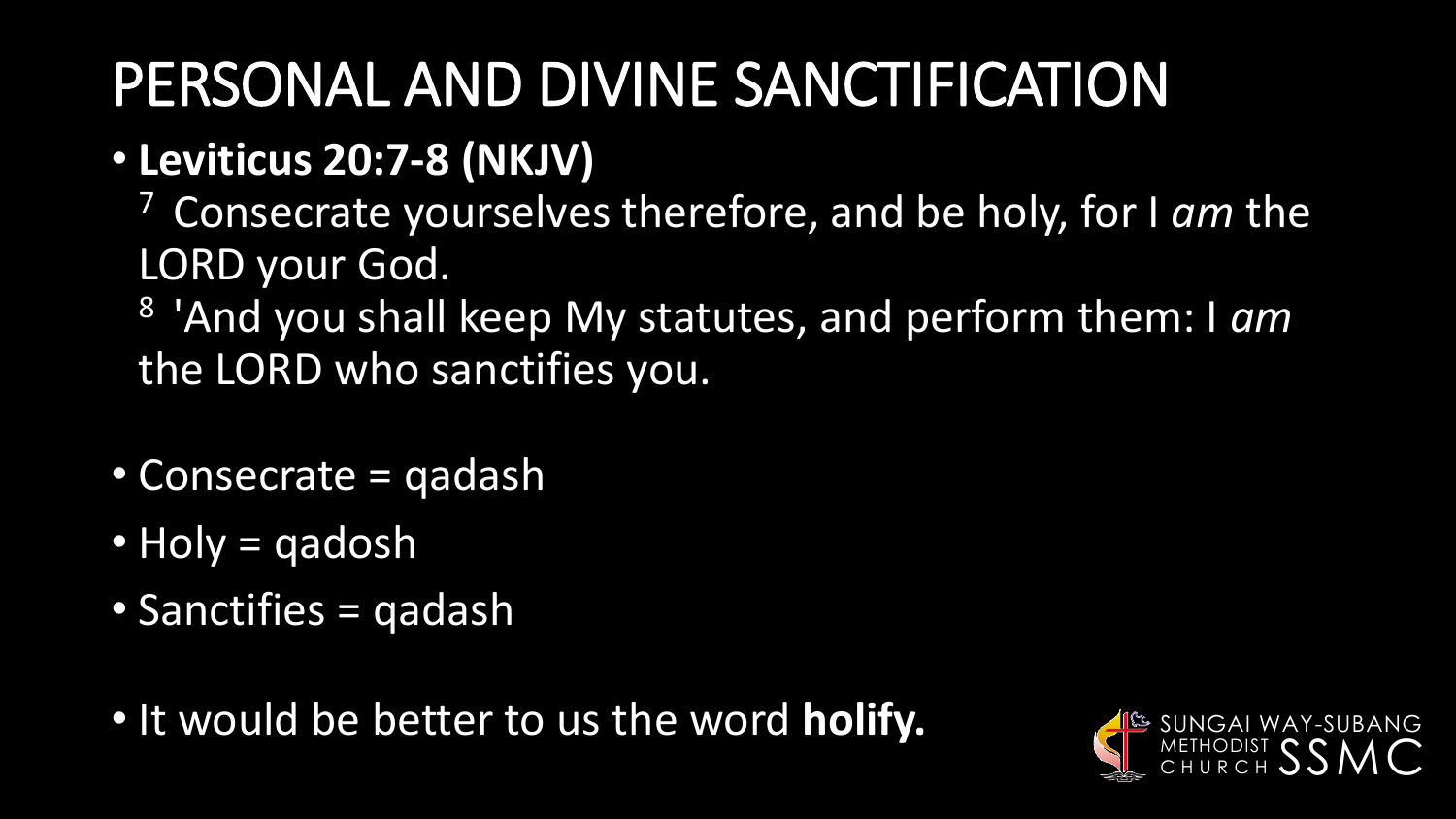

### THE NEW TESTAMENT INTERPRETATION.

#### • **1 Peter 1:13-16 (NKJV)**

<sup>13</sup> Therefore gird up the loins of your mind, be sober, and rest *your* hope fully upon the grace that is to be brought to you at the revelation of Jesus Christ; 14 as obedient children, not conforming yourselves to the former lusts, *as* in your ignorance;

- <sup>15</sup> but as He who called you *is* holy, you also be holy in all *your* conduct,
- <sup>16</sup> because it is written, "Be holy, for I am holy."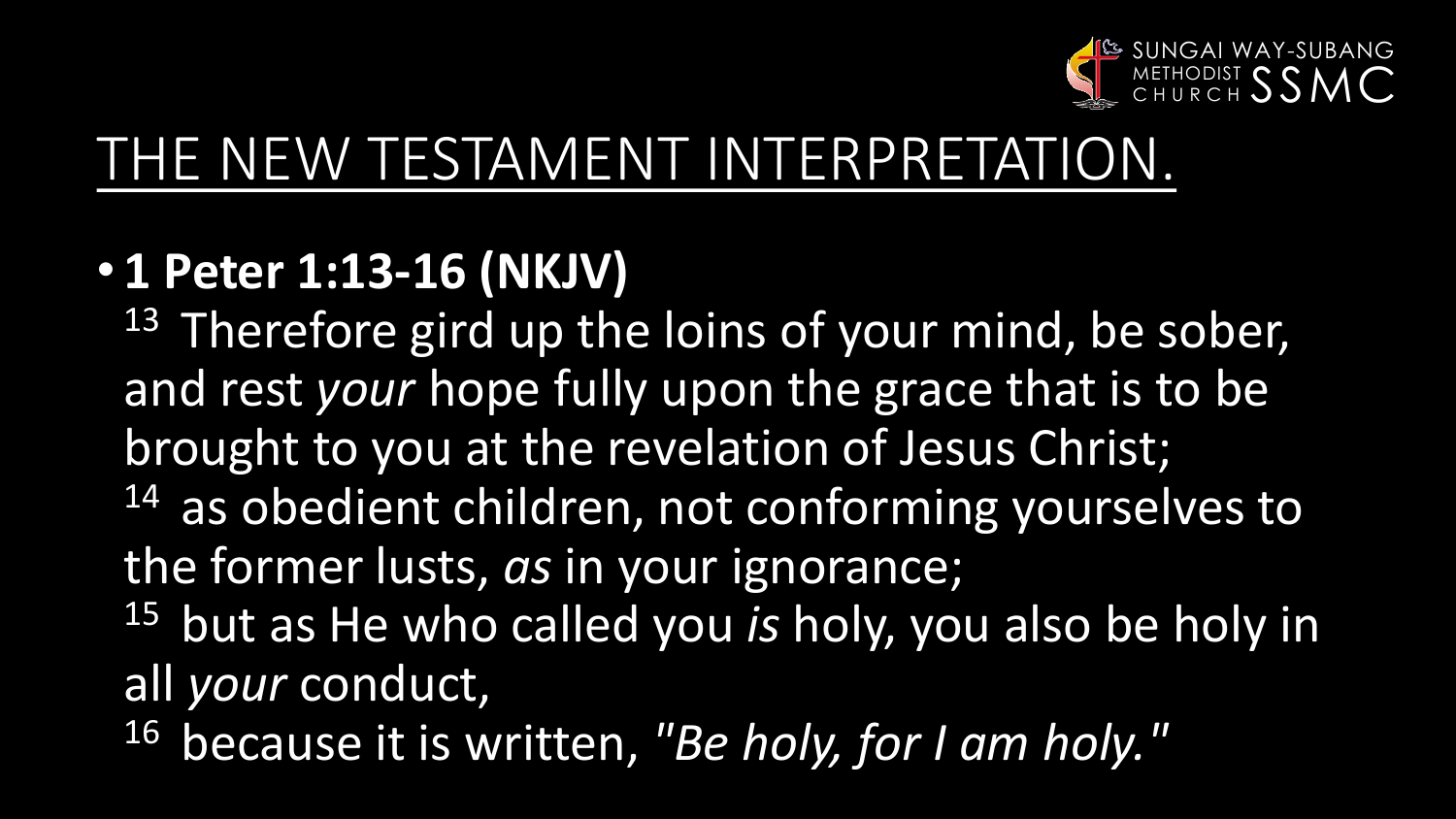

- We are sanctified by the blood.
- •Hebrews 13:12 And so Jesus also suffered outside the city gate to make the people holy through his own blood.
- We are sanctified by the Word.
- •John 17:17. Sanctify them by the truth; your word is truth.
- We are sanctified by the Spirit.
- 1 Corinthians 6:11 And that is what some of you were. But you were washed, you were sanctified, you were justified in the name of the Lord Jesus Christ and by the Spirit of our God.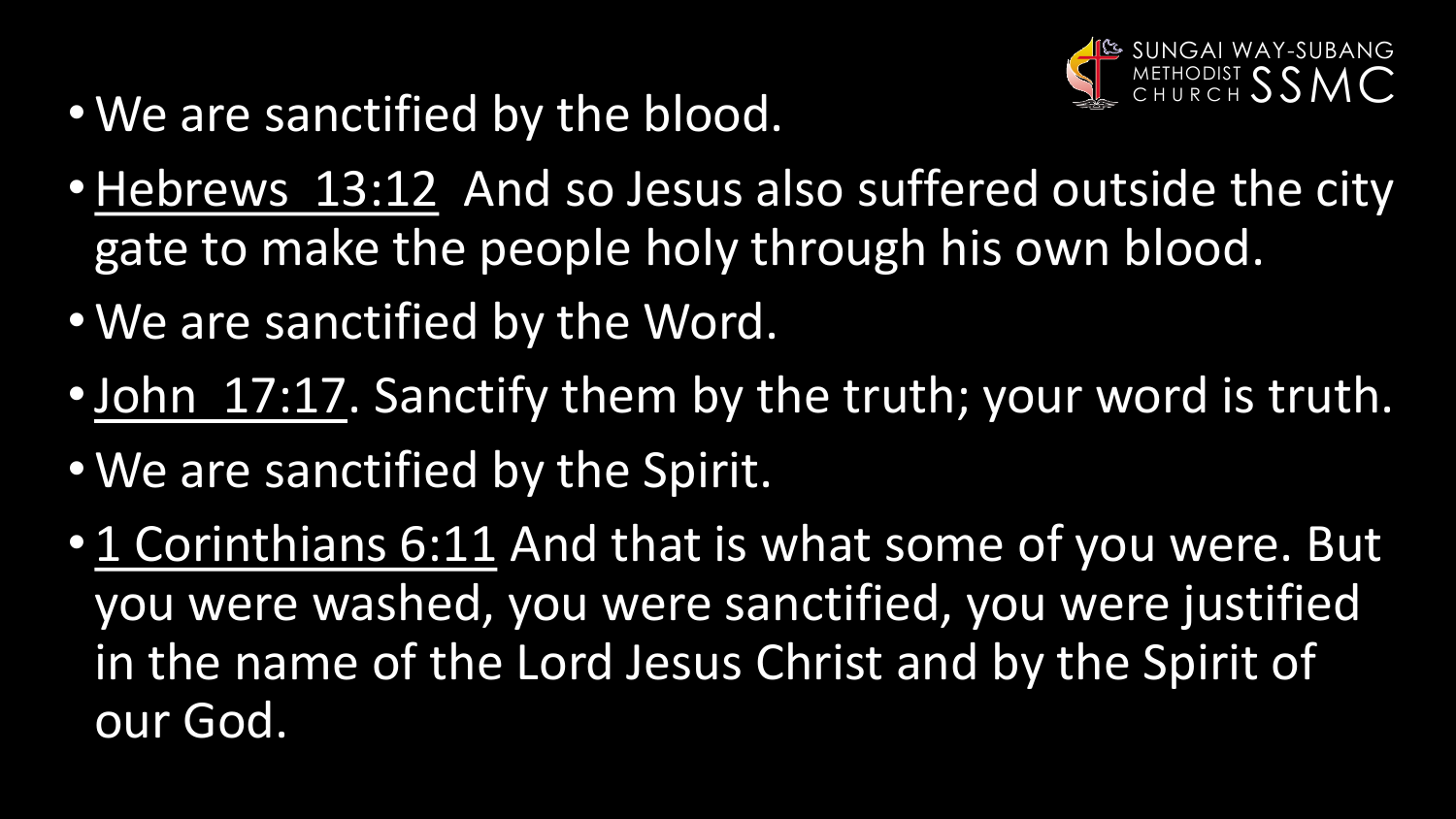# Quick outline of Leviticus



- How to give offerings (Leviticus 1–7)
- •Aaron and sons ordained (Leviticus 8–10)
- •Cleanliness laws for the congregation (Leviticus  $11 - 15$
- •Atonement for sin (Leviticus 16–17)
- How to be a holy culture (Leviticus 18–27)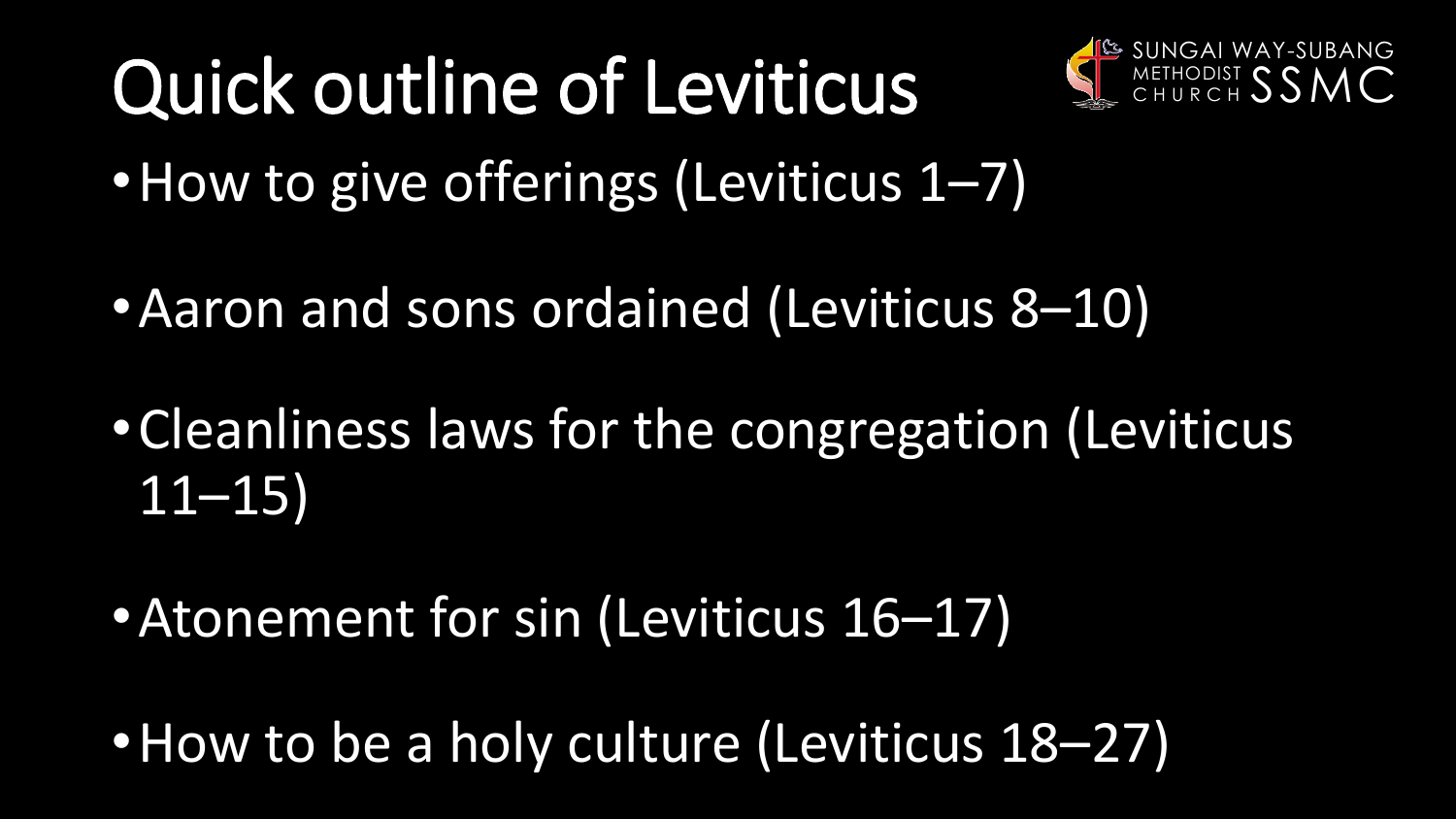

### HOW TO GIVE OFFERINGS (Lev.1-7)

#### •Manual for Sacrifice for All Israel (1:1-6:7)

#### •Manual for Sacrifice for the Priests (6:8-7:38)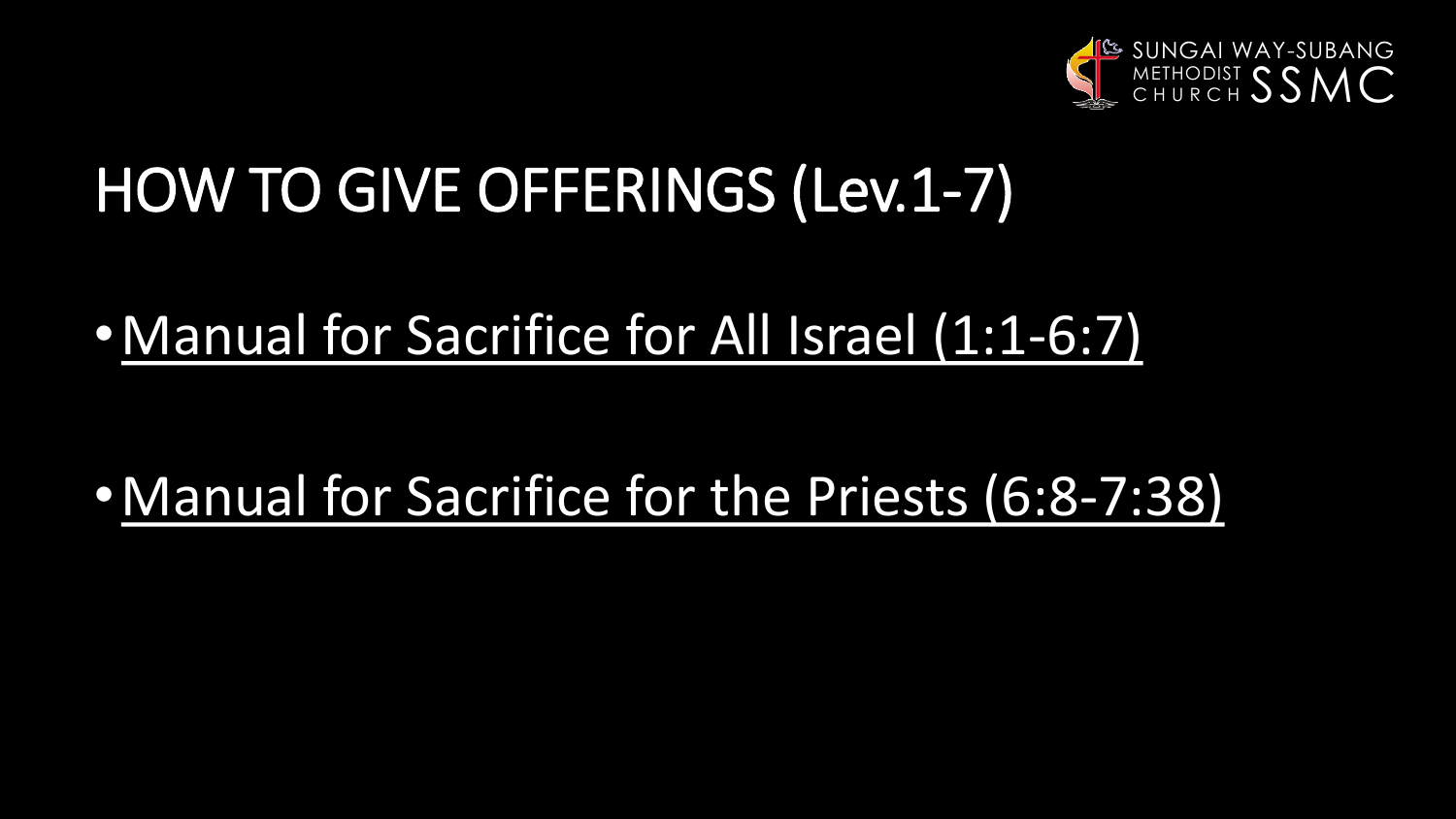

# AARON AND SONS ORDAINED (Lev.8-10)

- The execution of two of Aaron's sons (10:1-20)
- •Nadab and Abihu's indescretion (10:1)
- •Nadab and Abihu's execution (10:2-5)
- Moses' Command to Aaron (10:6-15)
- Moses' anger with Aaron (10:16-20)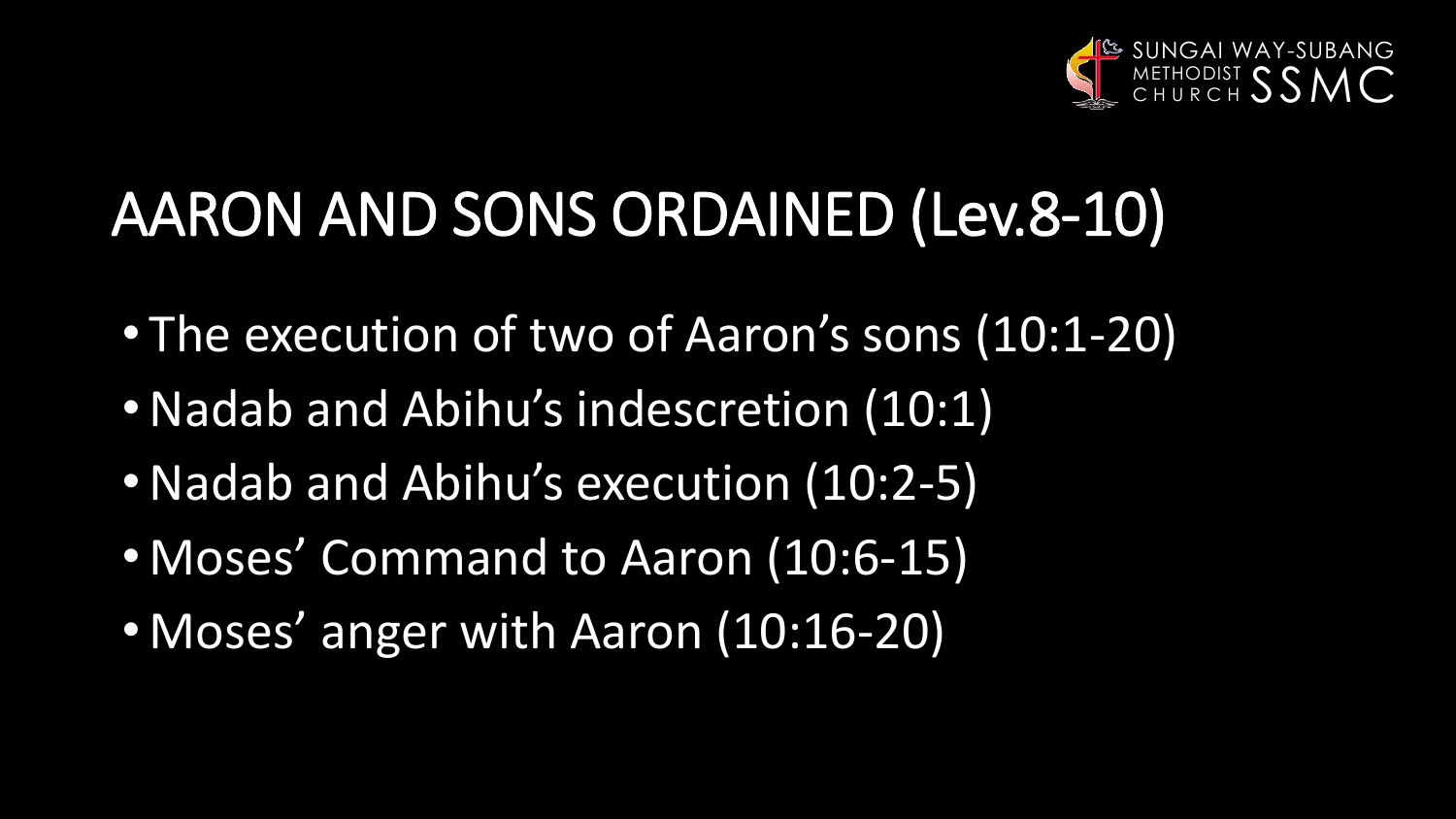

### CLEANLINESS LAWS FOR THE CONGREGATION (Lev.11-15)

- Manual of the Cleanliness Code (11:1-15:33)
- Clean and Unclean Animals (11:1-47)
- Purification after Childbirth (12:1-8)
- Laws about Leprosy (13:1-59)
- Laws for cleansing Lepers (14:1-56)
- Laws about bodily discharges (15:1-33)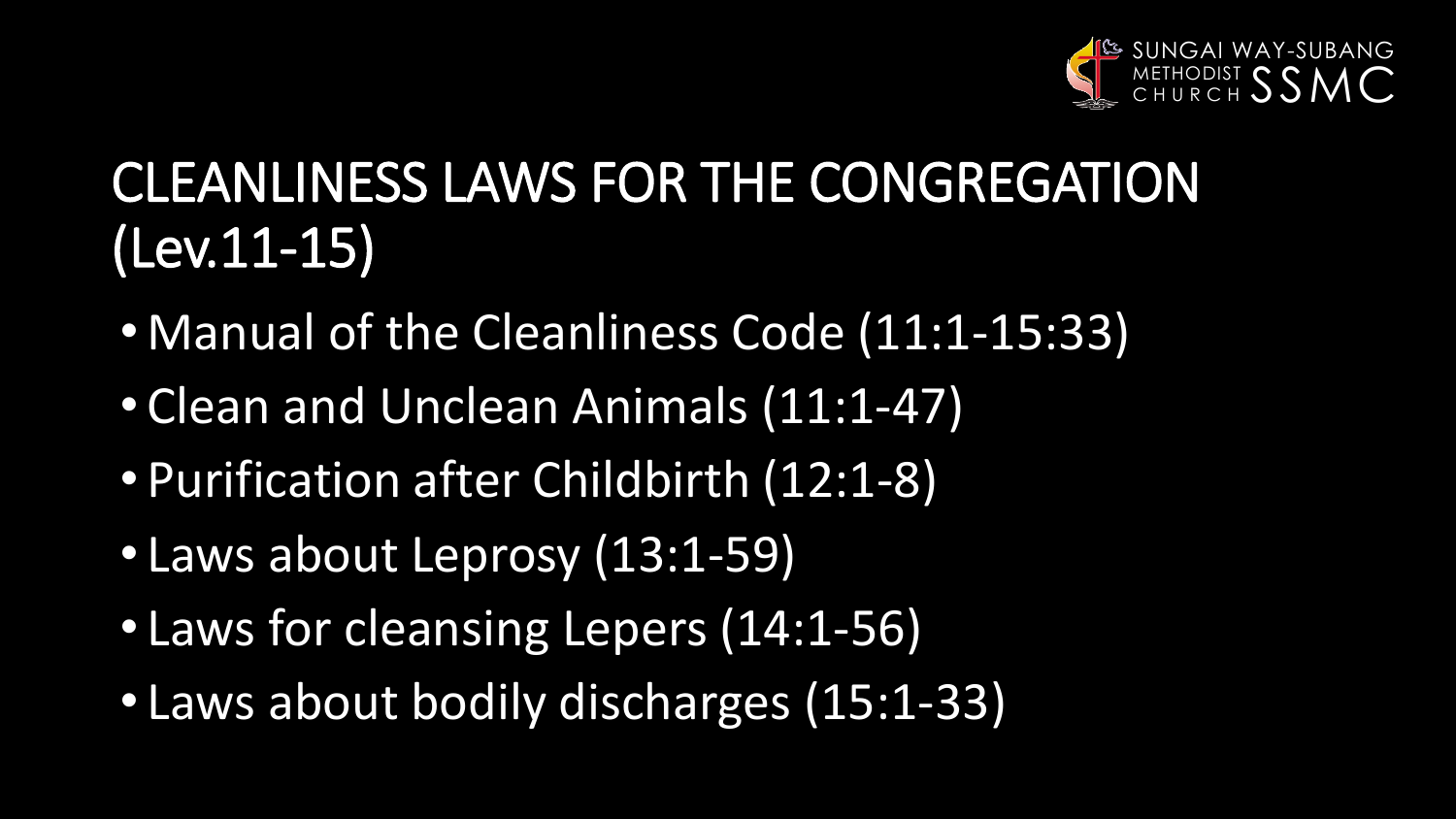

# ATONEMENT FOR SIN (Lev.16-17)

• Manual for the Day of Atonement (16:1-34)

• Sacrifices must be brought to the Lord (17:1-9)

• Do not eat food with blood still in it (17:10-16)